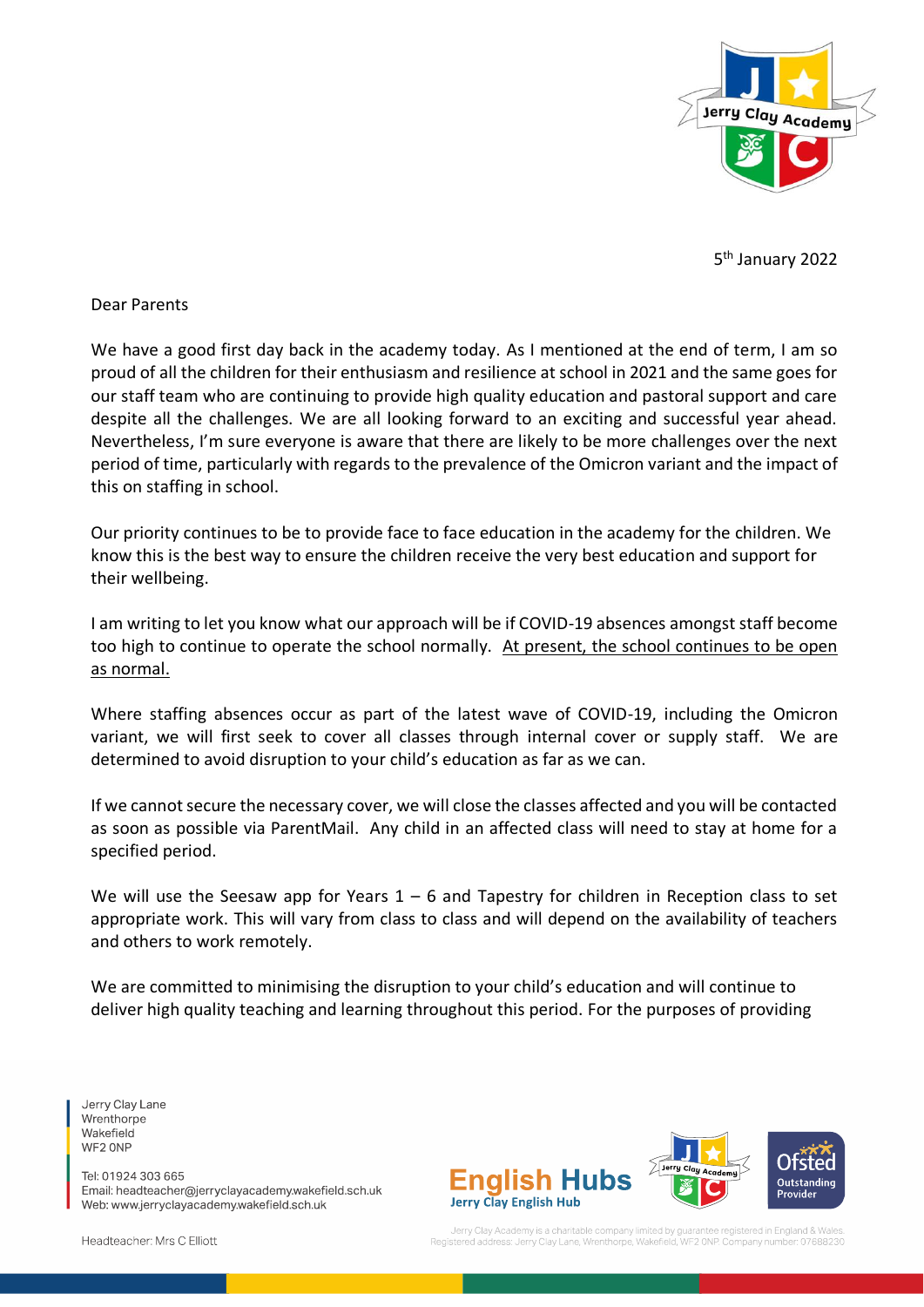

remote learning we may make use of live lessons on Teams, a variety of recorded teaching and various resources in line with our remote learning policy. Our remote provision allows children to keep on track with their learning, covers our broad and rich curriculum and closely aligns with learning in the academy so that, in the event that face to face education is not possible for a period of time, the children do not miss out.



# **Providing children are well enough, it is important that children complete the learning set so that they stay on track with their learning.**

If your child needs to self-isolate due to Covid-19 we will of course provide remote learning for them also using the Seesaw and Tapestry platforms.

**It is also important that where individual children are isolating and the rest of the class is in school that they too complete remote learning to keep them on track**.

Jerry Clay Lane Wrenthorpe Wakefield WF2 ONP

Tel: 01924 303 665 Email: headteacher@jerryclayacademy.wakefield.sch.uk Web: www.jerryclayacademy.wakefield.sch.uk



Jerry Clay Academy is a charitable company limited by guarantee registered in England & Wales.<br>Registered address: Jerry Clay Lane, Wrenthorpe, Wakefield, WF2 ONP. Company number: 07688230

Headteacher: Mrs C Elliott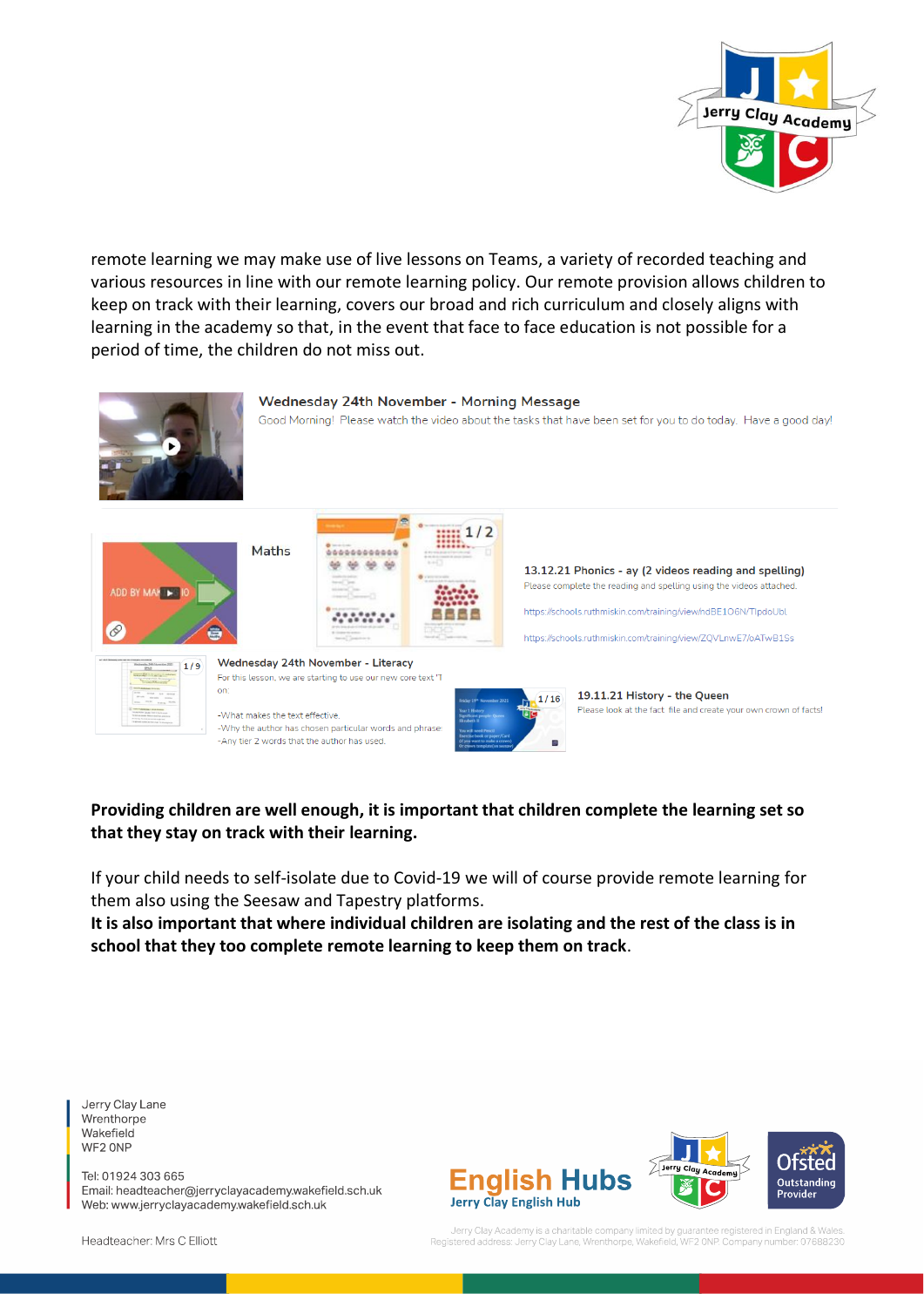

The academy has a very small number of laptops that can be loaned for pupils to access remote learning where there is no suitable device available at home. Please contact me in the event that this would be helpful.

I appreciate that any closure will be disappointing for pupils, and cause inconvenience for parents. However, the safety of everyone in school is our absolute priority and we will continue to do everything we can to manage the risks.

As COVID-19 cases rise in the community and nationally, it is important that we continue to follow public health advice.

#### **What to do if your child develops symptoms of COVID 19**

If your child develops symptoms of COVID-19, we ask that they do not come to school and take PCR test. Anyone with symptoms is eligible for PCR testing, even if a LFT result is negative, and this can be arranged via <https://www.nhs.uk/ask-for-a-coronavirus-test> or by calling 119.

#### **Symptoms**

The most common symptoms of coronavirus (COVID-19) are recent onset of:

- a new continuous cough
- a high temperature
- a loss of, or change in, your normal sense of taste or smell (anosmia)

#### **For most people, coronavirus (COVID-19) will be a mild illness.**

If your child does develop symptoms, you can seek advice from

the nhs.uk website at [https://www.nhs.uk/conditions/coronavirus-covid-19/check-if-you-have-coronavirus](https://www.nhs.uk/conditions/coronavirus-covid-19/check-if-you-have-coronavirus-symptoms/)[symptoms/](https://www.nhs.uk/conditions/coronavirus-covid-19/check-if-you-have-coronavirus-symptoms/). If you are concerned about your child's symptoms, or they are worsening you can seek advice from NHS 111 at <https://111.nhs.uk/> or by phoning 111.

#### **Helping to stop the spread of Covid**

Since there is continued concern around the 'Omicron' variant at the present time, we will continue to maintain our current approach in school to help stop the spread. We ask for your help in supporting us in keeping these routines in place. This approach includes:

- Asymptomatic testing for staff and visitors.
- Staff wear face coverings in communal areas and when moving around the school site
- Washing or sanitising hands regularly as part of our daily routine

Jerry Clay Lane Wrenthorpe Wakefield WF2 ONP

Tel: 01924 303 665 Email: headteacher@jerryclayacademy.wakefield.sch.uk Web: www.jerryclayacademy.wakefield.sch.uk





Headteacher: Mrs C Elliott

Jerry Clay Academy is a charitable company limited by qua registered in England & Wales ess: Jerry Clay Lane, Wrenthorpe, Wakefield, WF2 ONP. Company nun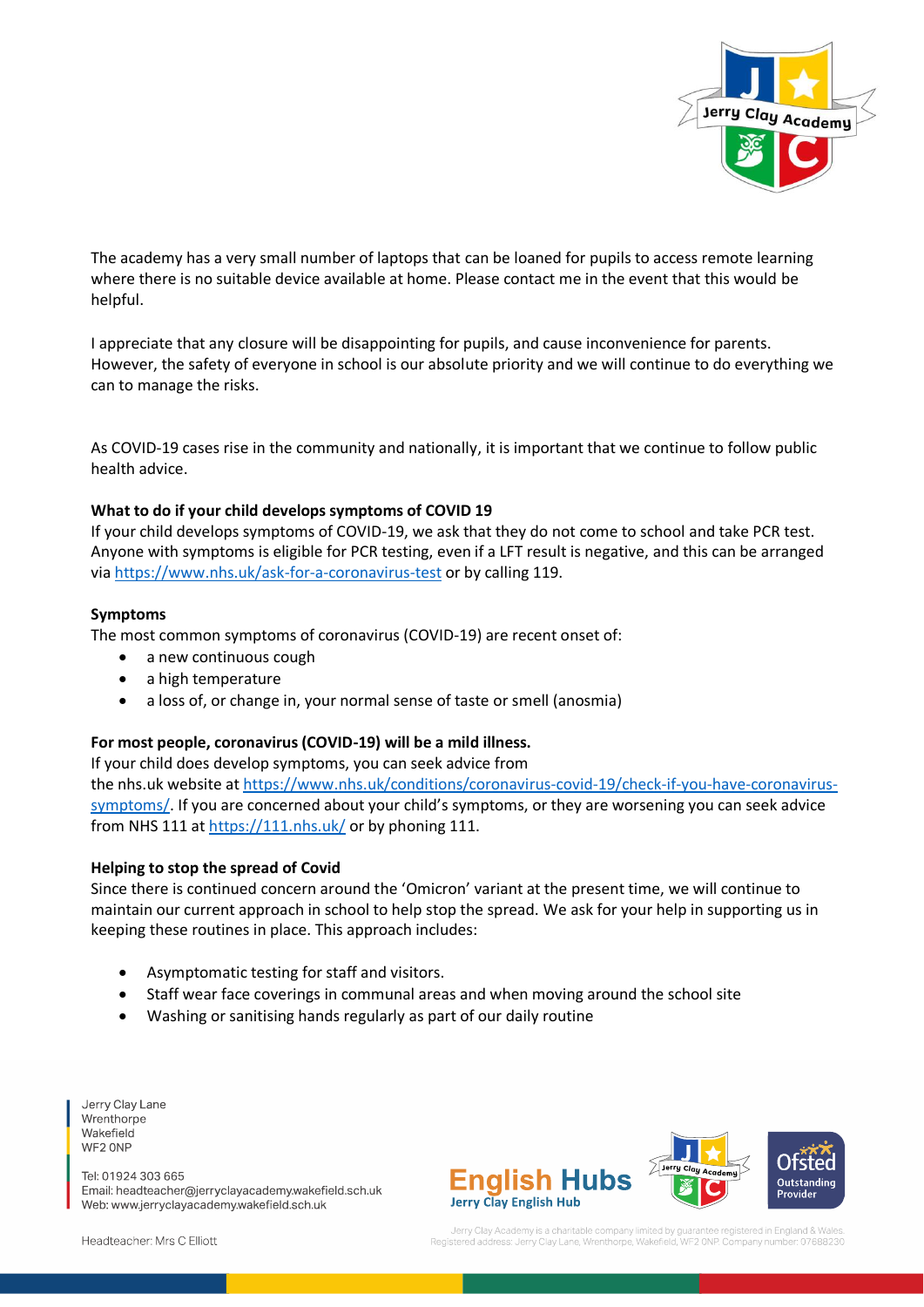

- Enhanced cleaning throughout the day.
- Good ventilation in classrooms.

#### **Further Information**

Further information is available at <https://www.nhs.uk/conditions/coronavirus-covid-19/>

## **If a relative or household member has tested positive for COVID-19 (on LFD or PCR),** we would like pupils to stay at home for 5 days if possible

If possible, they should take daily lateral flow tests as per Government advice. If they develop symptoms, they should get a PCR test straight away and continue to stay at home. If they have no symptoms after 5 days and daily lateral flow tests (if taken) are negative, they can return to school.

Parents/carers who still want their child to continue to attend school have the right for them to do so. We hope that most parents will understand the reasons behind the request and will feel able to support it, especially as they will have at least one household member self-isolating at home already. **This is help to prevent further transmission of the Omicron variant which may affect our ability to staff face to face education for the rest of the children.** 

#### **Change to self-Isolation rules**

Since Wednesday 22 December, the 10 day self-isolation period for people who record a positive PCR test result for COVID-19 has been reduced to 7 days in most circumstances, unless you cannot test for any reason.

Individuals may now take LFD tests on day 6 and day 7 of their self-isolation period. Those who receive two negative test results are no longer required to complete 10 full days of self-isolation. The first test must be taken no earlier than day 6 of the self-isolation period and tests must be taken 24 hours apart. This also applies to children under 5, with LFD testing at parental or guardian discretion. If both these test results are negative, and you do not have a high temperature, you may end your self-isolation after the second negative test result and return to your education or childcare setting from day 7.

Please see the following flow chart regarding the new isolation arrangements

Jerry Clay Lane Wrenthorpe Wakefield WF2 ONP

Tel: 01924 303 665 Email: headteacher@jerryclayacademy.wakefield.sch.uk Web: www.jerryclayacademy.wakefield.sch.uk



Jerry Clay Academy is a charitable company limited by quara tee registered in England & Wales ress: Jerry Clay Lane, Wrenthorpe, Wakefield, WF2 ONP. Company numb

Headteacher: Mrs C Elliott